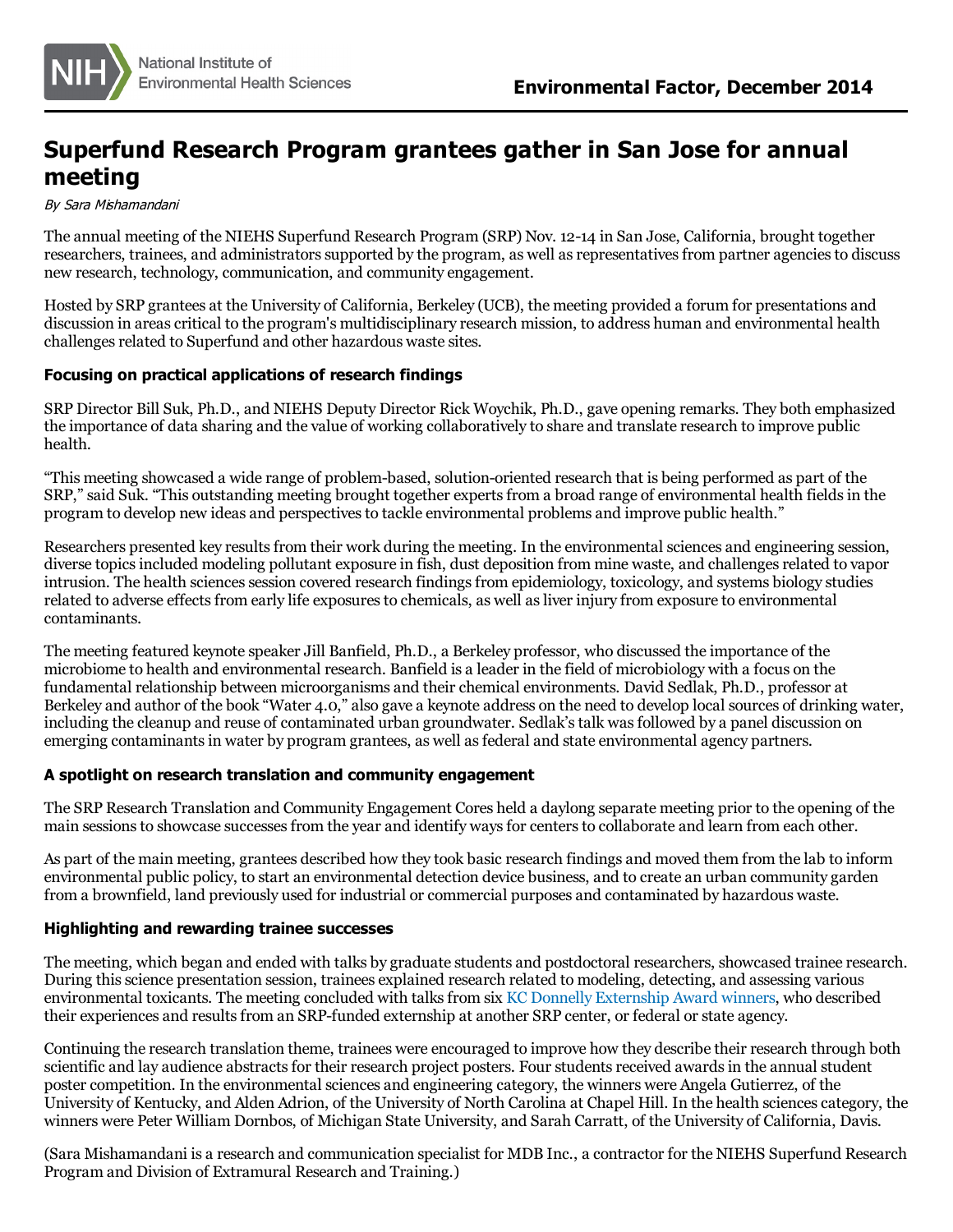

### 1/10

The meeting provided opportunities for networking and scientific discussion throughout each day. (Photo courtesy of Carol Kelly)



### 2/10

Gwen Collman, Ph.D., NIEHS Director of the Division of Extramural Research, presented trainee Brad Newsome, Ph.D., from the University of Kentucky SRP Center, with the 2014 Karen [Wetterhahn](http://www.niehs.nih.gov/research/supported/dert/programs/srp/training/wetterhahn/index.cfm) Memorial Award (see [story](http://www.niehs.nih.gov/news/newsletter/2014/12/spotlight-wetterhahn/index.htm)). (Photo courtesy of Christie Oliver)



# 3/10

In addition to providing welcome remarks, Woychik, center, judged student posters. (Photo courtesy of Martyn Smith)



# $4/10$

Martyn Smith, Ph.D., the UCB SRP Center Director, moderated sessions and led scientific planning for the meeting. (Photo courtesy of Martyn Smith)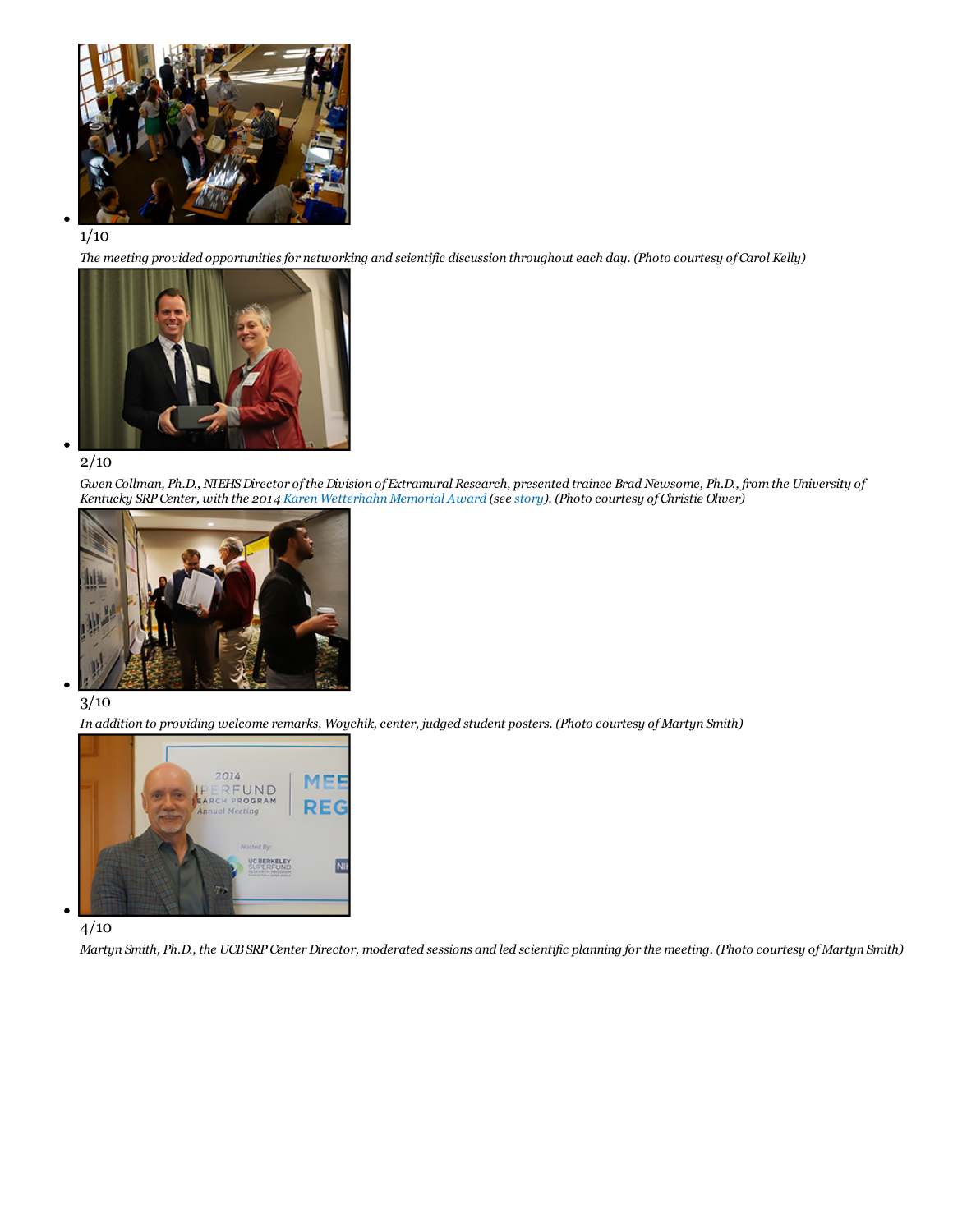

### 5/10

The Research Translation Core (RTC) and Community Engagement Core meeting included a variety of sessions from program evaluation to public participation in scientific research. University of Kentucky RTC leader Lindell Ormsbee, Ph.D., reported on his table's discussion related to *evaluating the program's research translation. (Photo courtesy of Carol Kelly)*



#### 6/10

Beth Anderson, right, who recently retired from NIEHS, helped plan the meeting. Anderson was presented with a special award for her longtime commitment to the SRP at the meeting. From left are Suk, UCB SRP RTC leader Amy Kyle, Ph.D., and NIEHS Health Scientist Administrator Michelle *Heacock, Ph.D. (Photo courtesy of Carol Kelly)*



# 7/10

Attendees involved in research translation and community engagement are shown with Beth Anderson, first row center, several of whom worked *with her many years. (Photo courtesy of Carol Kelly)*



#### 8/10

A career panel was held as part of the trainee session, moderated by Berkeley graduate student Tom Bruton, at the podium, to provide information *on transitioning from graduation to the real world. (Photo courtesy ofDanielle Carlin)*